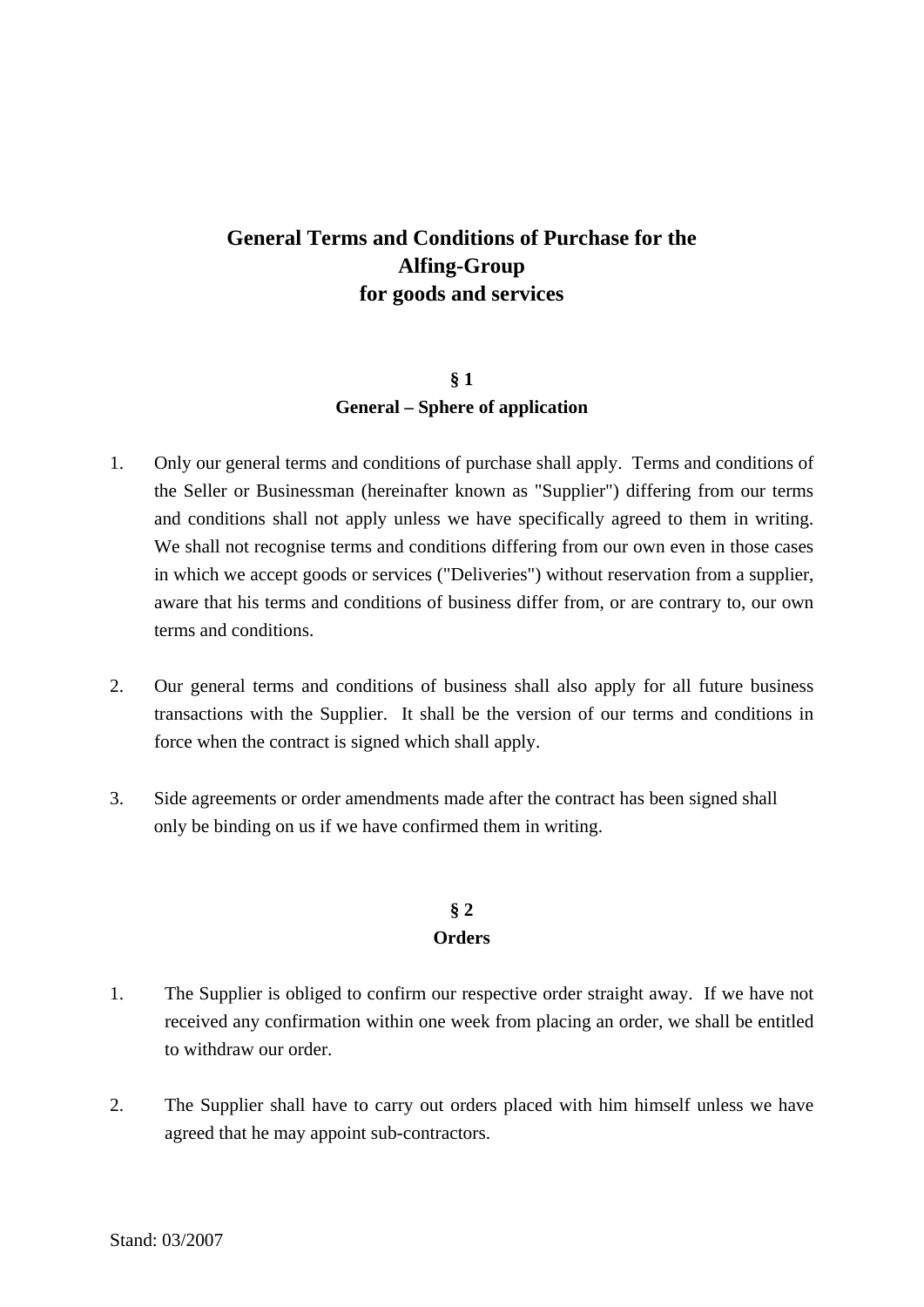# **§ 3 Deliveries**

- 1. The Supplier shall deliver to our works carriage-free. The destination railway station for deliveries by railway wagon and smalls is Aalen – Anschlußgleis (siding), and for express deliveries Aalen-Wasseralfingen. The Supplier shall have to use the most suitable packing materials for the goods to be delivered taking into consideration the relevant regulations and guidelines.
- 2. The delivery period and / or delivery date stated in the order is binding. It refers to the date the goods are received at the delivery address stated in the order. Delivery periods shall run from the date of the order. The Supplier shall not be entitled to deliver part-consignments unless an agreement has been made to the contrary by way of exception. We shall not be obliged to take delivery of goods prior to the delivery date.
- 3. Title to the goods shall pass over to us at the point in time at which the goods are handed over to us. The Supplier shall not be entitled to retention of title.
- 4. If regardless of whatever reason delays in delivery are to be expected, the Supplier shall have to notify us of this straight away as soon as he realises that there will be a delay. Our rights in the event of a delay in delivery shall not be affected by this arrangement.
- 5. A delivery note showing our order numbers and order references is to be attached to every consignment. Provided that it has not been included in the price by way of exception, packaging is to be credited to us in full with free return delivery.
- 6. The Supplier shall undertake to pack the goods in packing material which will not have to be disposed of as hazardous waste.
- 7. The products supplied must comply with the applicable governmental regulations.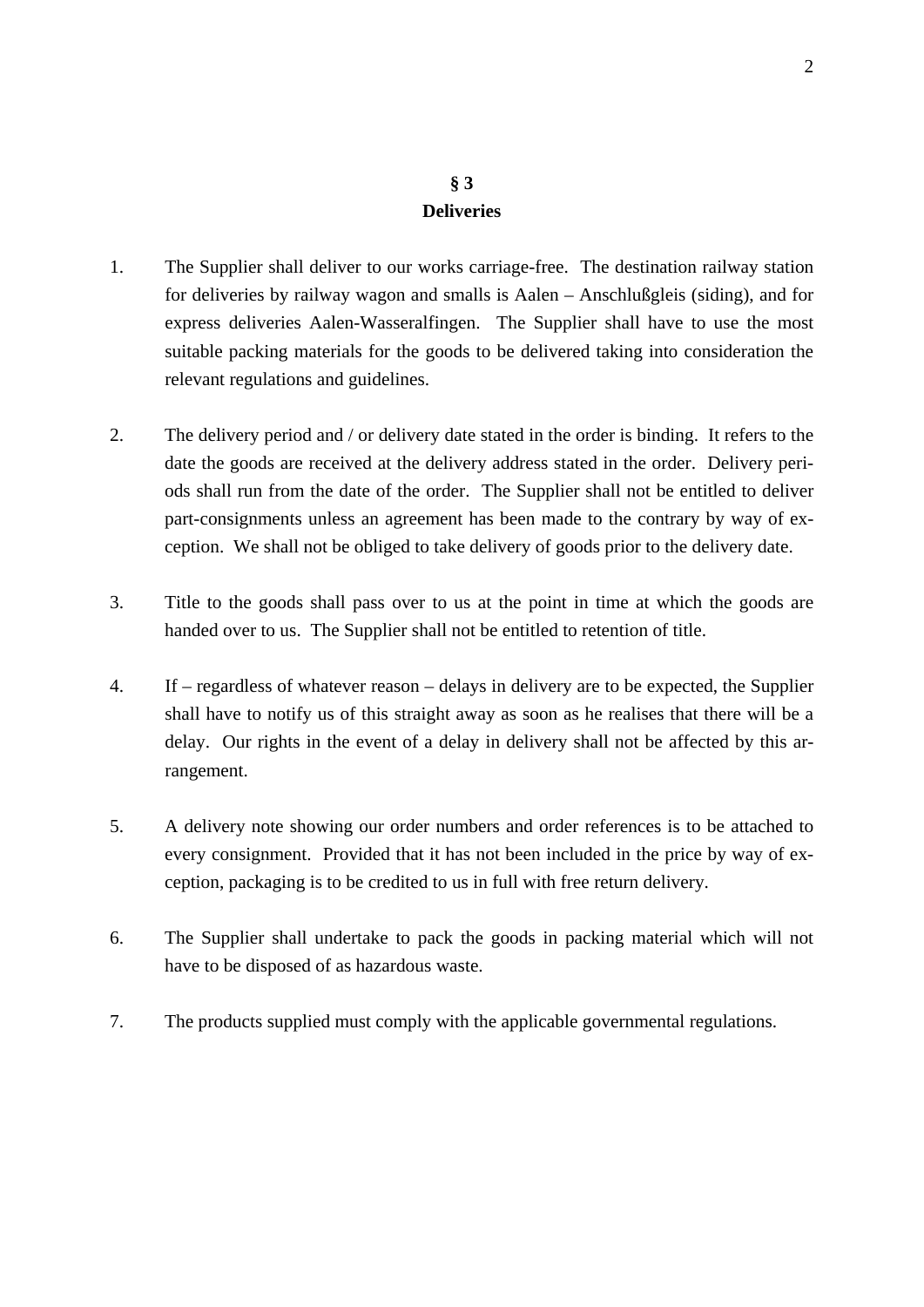# **§ 4 Prices – Terms of payment – Prohibition of assignment**

- 1. The price agreed between us and the Supplier is a fixed price including the costs of free delivery to our works, packing, insurance as well, if necessary, as any customs duty or other duties which may have to be paid.
- 1. A separate invoice is to be raised for each delivery. Invoices must include our order numbers and order references. Payment shall either be made within 14 days from the receipt of invoice and goods with a 3% discount allowed for prompt payment or 30 days net.
- 3. The accounts against us to which the Supplier is entitled cannot be assigned.

### **§ 5 Warranty – Notification of defects**

- 1. The delivered goods shall be inspected by us within a reasonable period of time for discrepancies in terms of quality and quantity. Defects identified in the course of a proper inspection may be notified by us within 10 working days from the receipt of the goods. Concealed defects which cannot be identified in the course of a proper inspection by goods inward may be notified within 10 days from discovery.
- 2. The warranty period is 24 months from start-up by our customer, up to a maximum of 30 months from delivery.
- 3. The Supplier shall furnish a full warranty that the goods delivered by him are not defective. If individual random checks of a consignment are defective, we may return the entire consignment.
- 4. If we withdraw from the contract on account of a defect in the purchased thing, the Seller shall consequently have to make good the contract costs to us even in those cases in which he is not responsible for the defect.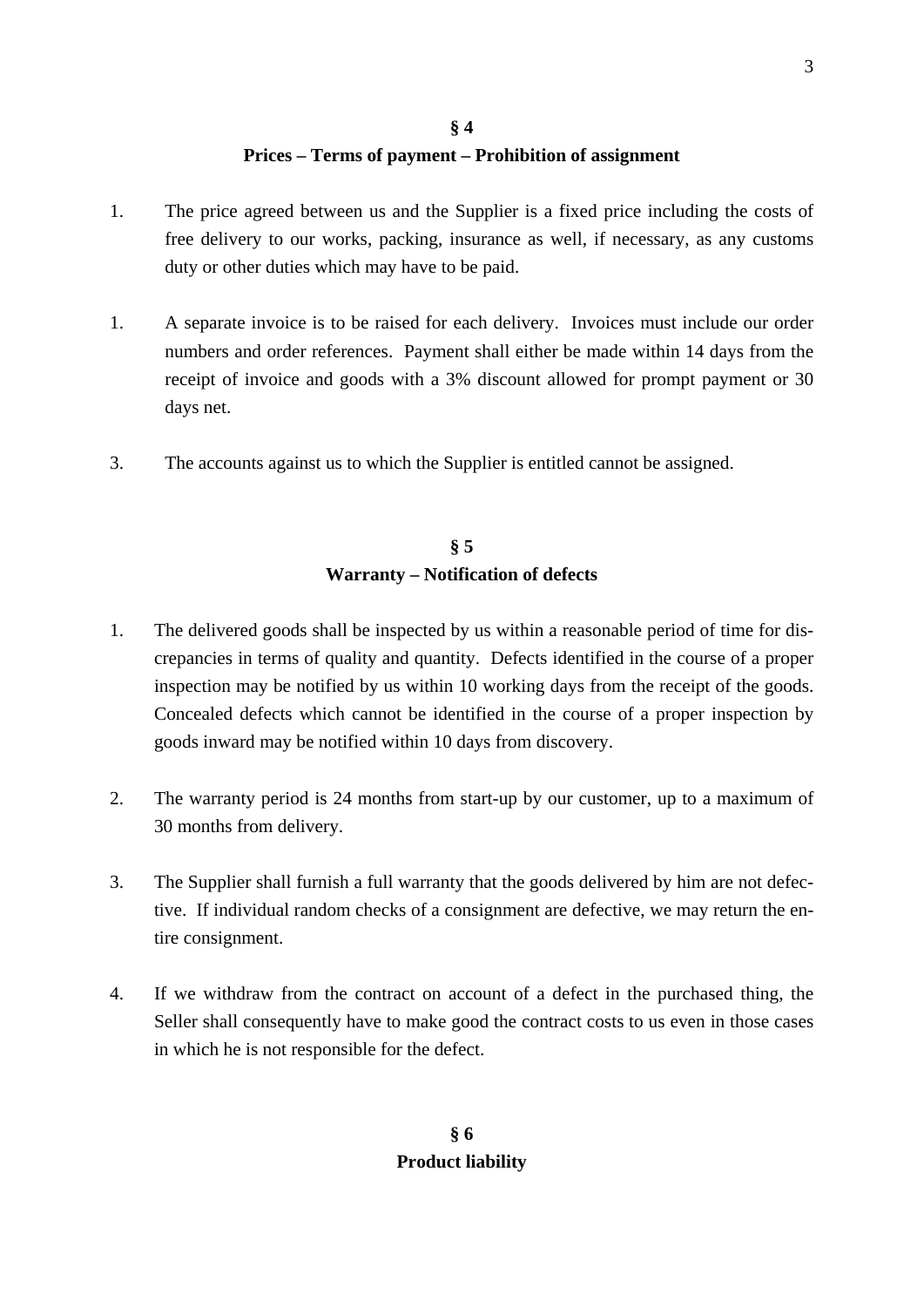- 1. The Supplier is obliged to exempt us from third party claims raised on the basis of product liability if, and to the extent that, he is responsible for the product defects and damage that has occurred in accordance with the principles of product liability law. Other legal claims over and above this shall not be affected.
- 2. As part of this duty the Supplier shall also be obliged to reimburse us for any expenses we may incur as a result of, or in connection with, a product recall campaign mounted by us. We shall notify the Supplier of the scale and content of the recall measures to be carried out – provided that this is possible and reasonable – and afford him the opportunity to make a statement in response. Section 1 Sentence 2 above shall apply accordingly.

## **§ 7 Order documents – Maintenance of secrecy**

- 1. We shall retain the title and copyrights to all drawings, models, samples and other documents with which we have provided the Supplier. The named documents are only to be used for production based on our order. Once the contract has ended they are to be returned to us without us having to request their return.
- 2. The Supplier is obliged to keep all drawings, models, samples and other documents received from us strictly secret. The obligation to maintain secrecy shall also apply once the order has been carried out. The obligation to maintain secrecy shall not apply for knowledge in the public domain not attributable to a breach of contract by the Supplier.

### **§ 8 Audits**

- 1. The Supplier shall make it possible for us at reasonable intervals to satisfy ourselves that he has carried out appropriate quality control measures within his business. To this end the Supplier shall grant us access to his business premises after prior agreement of a date and time on a reasonable scale and make available a professionally qualified member of his staff to provide us with assistance. Our staff conducting the inspections shall be under an obligation to maintain silence towards third parties.
- 2. In the course of carrying out an inspection in accordance with Section 1 above in the Supplier's goods inward store, current production and goods outward store, we shall be entitled to take samples for inspection.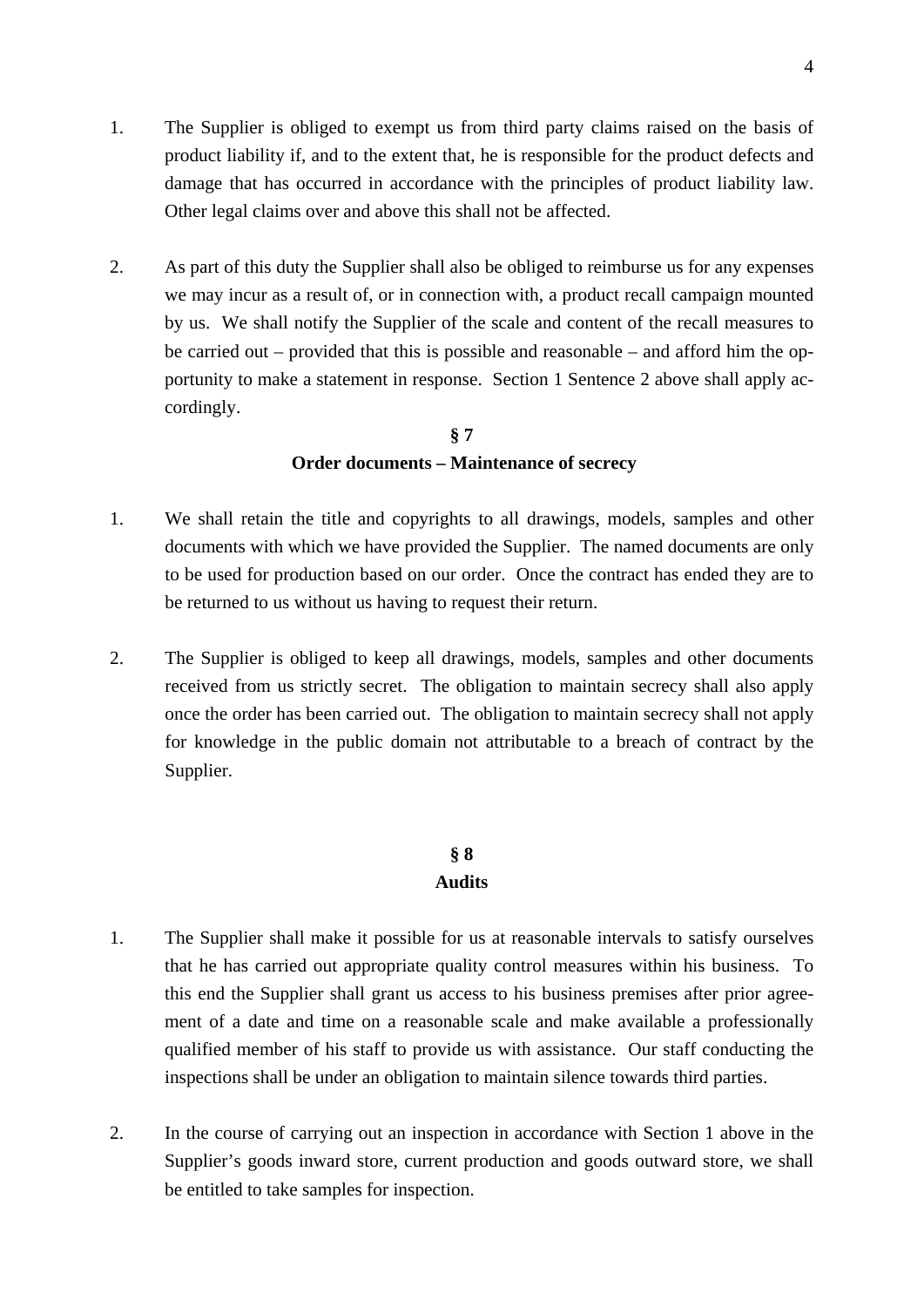- 3. If two successive consignments from the Supplier contain products of a quality which is not perfect, we may conduct inspections in accordance with Sections 1 and 2 above promptly during business hours without prior notice.
- 4. In addition to a statement about the obligation to mark them, when chemicals and working materials are delivered, notification must be attached as to whether particular protective measures are required as a result of official regulations or experience acquired for transportation, storage or processing to prevent personal injury, fire or explosion.
- 5. The examination of production processes which have to be kept secret and other operational secrets may be refused.

# **§ 9 Third party rights**

- 1. The Supplier vouches that no third party rights will be breached in connection with his delivery.
- 2. If a claim is made against us by a third party on account of his rights having been breached, the Supplier shall consequently be obliged to exempt us from these claims. The obligation to exempt us shall apply to all expenditure accruing to us by necessity in connection with a claim being asserted against us by a third party.

# **§ 10 The Supplier's compensation claims for damages**

- 1. Compensation claims for damages may not be asserted by the Supplier against us on the basis of ordinary negligence regardless of whatever reason on which they are based. This exclusion of liability shall not apply for compensation claims for damages attributable to a breach of important contractual obligations by us. In addition to this, it shall not apply for claims under warranty, and claims based on loss of life, personal injury or physical harm or for claims asserted under the (German) Product Liability Act.
- 2. In cases of breaches of important contractual obligations caused by ordinary negligence, compensation for damages shall be limited to making good the damage typical and fore-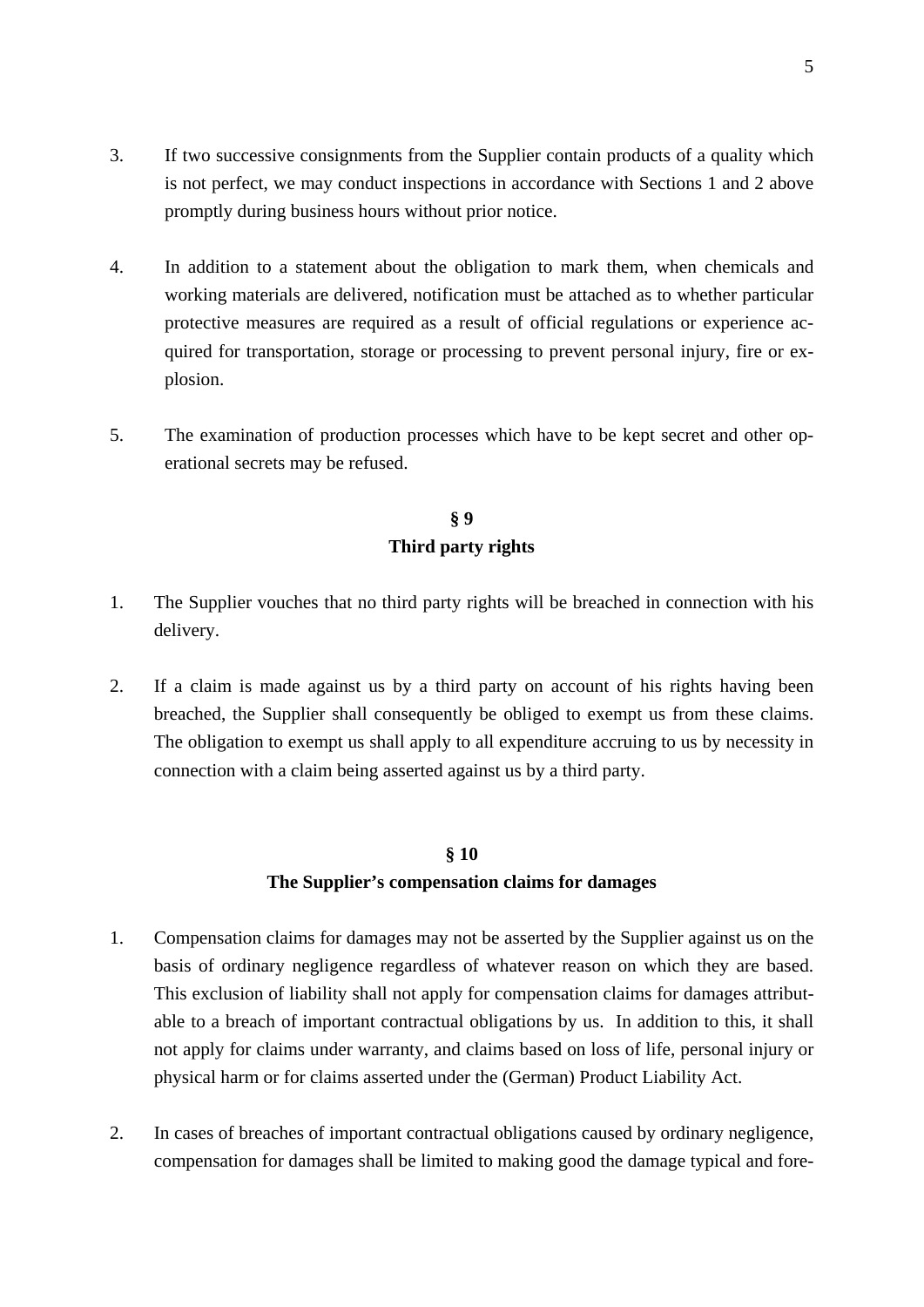seeable when this contract was signed. The same shall apply for gross negligence committed by ordinary assistants.

3. In so far as our liability is excluded or limited, this shall also apply for the personal liability of our salaried staff, workers, employees, representatives and assistants.

# **§ 11 Force majeure**

- 1. If we are prevented as a result of force majeure from fulfilling our contractual duties, in particular from taking delivery of our goods, we shall consequently be exempted from our obligation of performance for the period in which we are prevented from rendering fulfilment plus a reasonable start-up period, without having to pay the Supplier compensation for damages. Unforeseeable circumstances and circumstances for which we are not to blame which make it unreasonably difficult or impossible to take delivery of goods for a temporary period shall be regarded as being the same as force majeure. Examples of this are labour disputes, official measures, power shortages, and significant operational disruptions such as the destruction of the entire works or important departments.
- **2.** If these impediments last for more than 4 months, we shall be entitled to withdraw from the contract if we no longer have an interest in fulfilling the contract as a result of the impediment. At the Supplier's request we shall state once the period has expired whether we shall withdraw from the contract or fulfil our performance obligations within a reasonable period of time.

#### **§ 12**

#### **Offsetting rights and rights of retention**

The Supplier shall only be authorised to offset and assert rights of retention if his counter claims are either uncontested or have been declared final and absolute in a court of law. The assertion of a right of retention also presupposes that the Supplier's claims are based on the same contractual relationship.